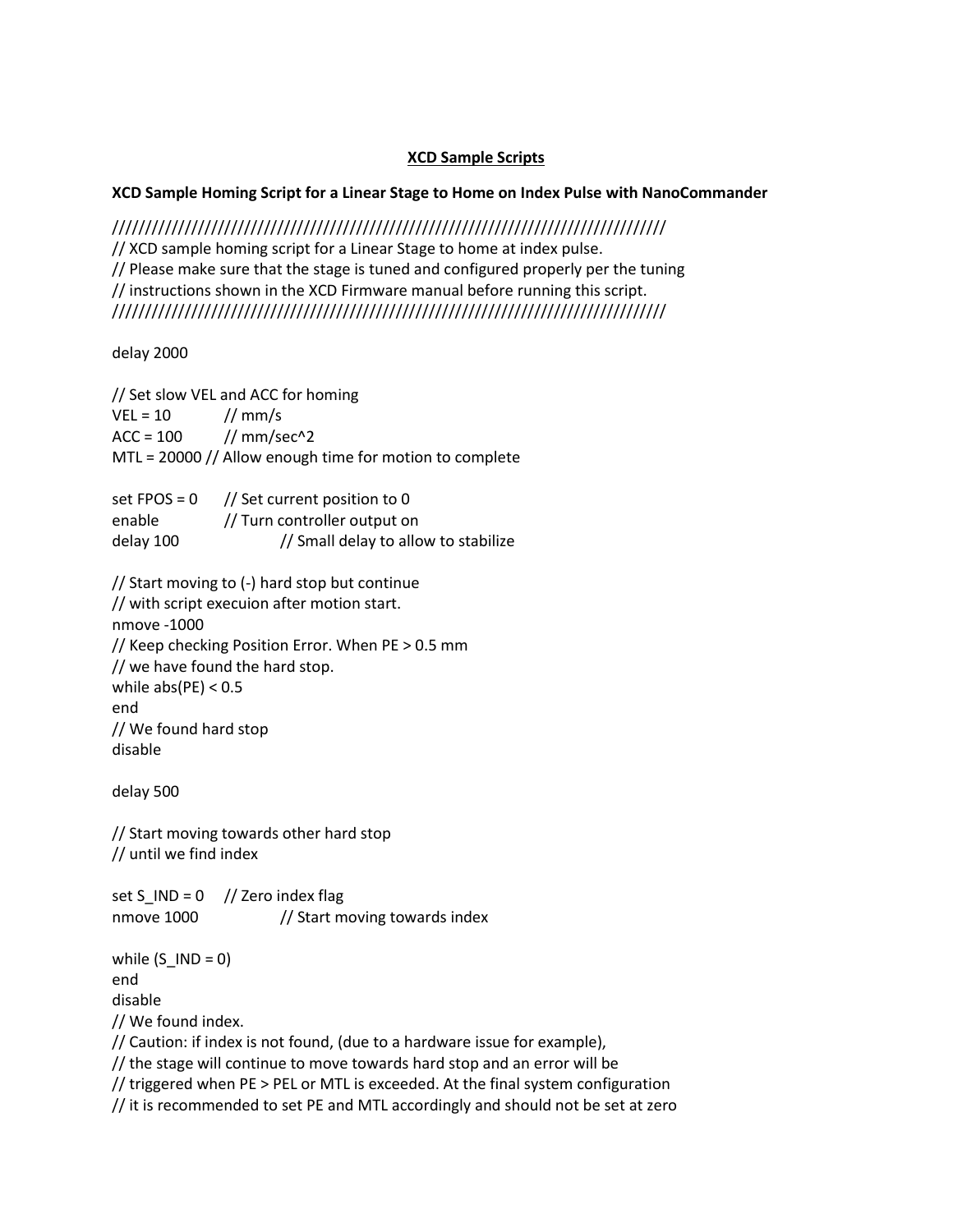// (disabled) in order to prevent motor or controller damage.

set FPOS = FPOS - POSI delay 1000 enable delay 100 move 0 delay 2000 // Give it some time to settle in position kill disable

## 1. **XCD Sample Script for a Linear Stage to Home at Hard Stop with NanoCommander**

//////////////////////////////////////////////////////////////////////////////////// // XCD sample homing script for a linear stage to home at hard stop. // Please make sure that the stage is tuned and configured properly per the tuning // instructions shown in the XCD Firmware manual before running this script. ////////////////////////////////////////////////////////////////////////////////////

delay 2000

// Set slow VEL and ACC for homing  $VEL = 10$  // mm/s  $ACC = 100$  // mm/sec^2 MTL = 20000 // Allow enough time for motion to complete

set  $FPOS = 0$ 

// V1 = Small buffer region to home away from hard stop. // (This is used as a safety menchanism so we are not positioned // (right against the hard stop).  $V1 = 0.5$ 

```
enable // Turn output on
delay 100 // Allow some time to settel
nmove -1000 // start moving towards (-) hard stop
while abs(PE) < 0.5end
disable
```
// Set current position to -V1 so the // zero position is V1 away from hard stop set FPOS = -V1

delay 500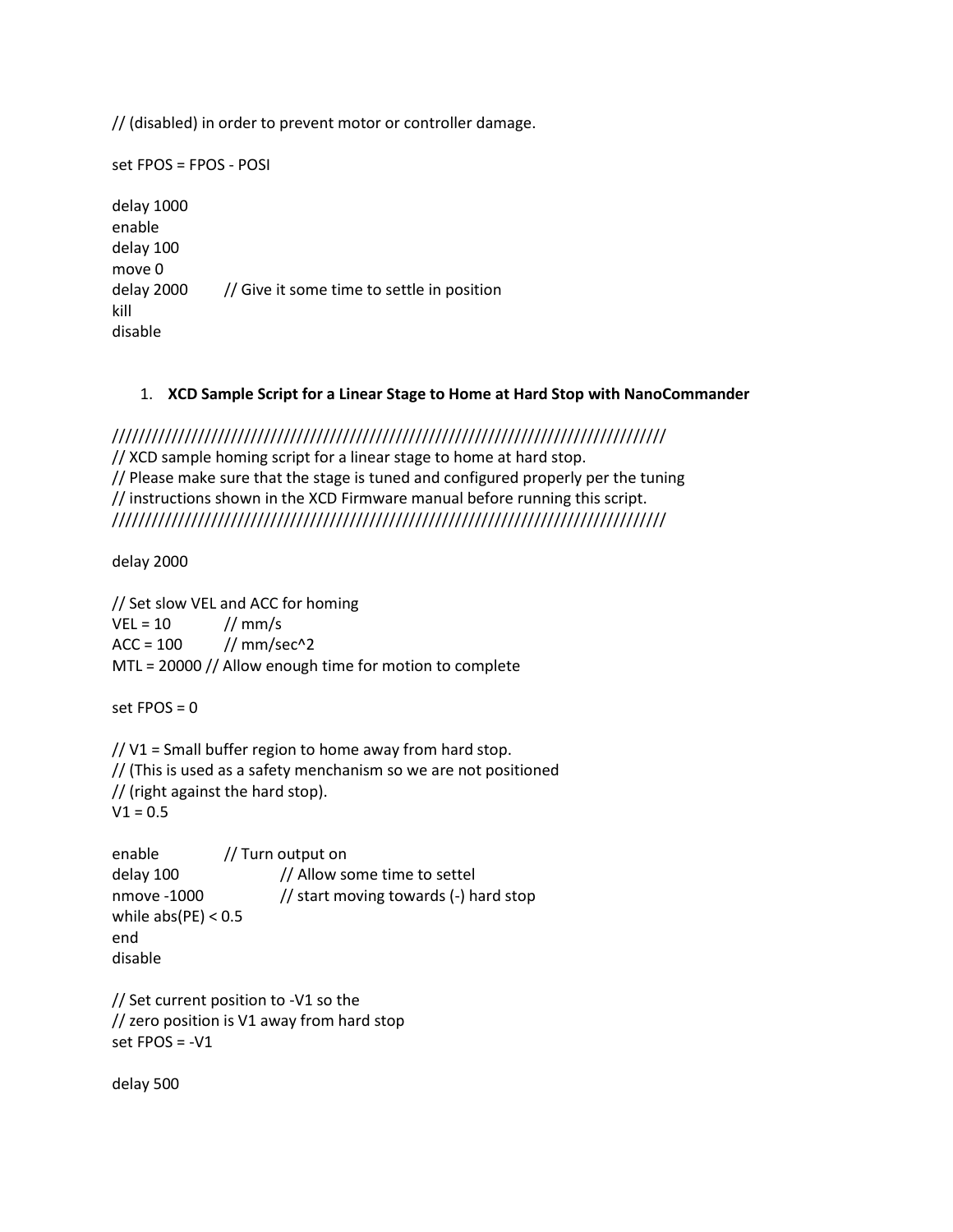// Move forward to the zero position enable delay 100 move 0 // Move to origin delay 2000 // Allow some time to settle into position kill disable

## **2. XCD Sample Script for a Linear Stage Demo Routine with NanoCommander**

///////////////////////////////////////////////////////////////////////////////////// // XCD linear stage demo script with encoder index pulse. // Please make sure that the stage is tuned and configured properly per the tuning // instructions shown in the XCD Firmware manual before running this script. /////////////////////////////////////////////////////////////////////////////////////

delay 2000

 $VEL = 10$  $ACC = 100$ 

enable delay 100

// Use the XCD automated homing routine // to home at index pulse home 60

delay 2000

end

//\*\*\*\*\*\*\*\*\*\*\*\*\*\*\*\*\*\*\*\*\*\*\*\*\*\*\*\*\*\* // Find travel limits of stage //\*\*\*\*\*\*\*\*\*\*\*\*\*\*\*\*\*\*\*\*\*\*\*\*\*\*\*\*\*\* nmove 1000 // Go to positive hard stop while  $abs(PE) < 0.5$ end disable // Set V1 = Positive trave limit 0.5 mm from hard stop  $V1 = FPOS - 0.5$ delay 1000 enable delay 100 nmove -1000 // Go to negative hard stop while  $abs(PE) < 0.5$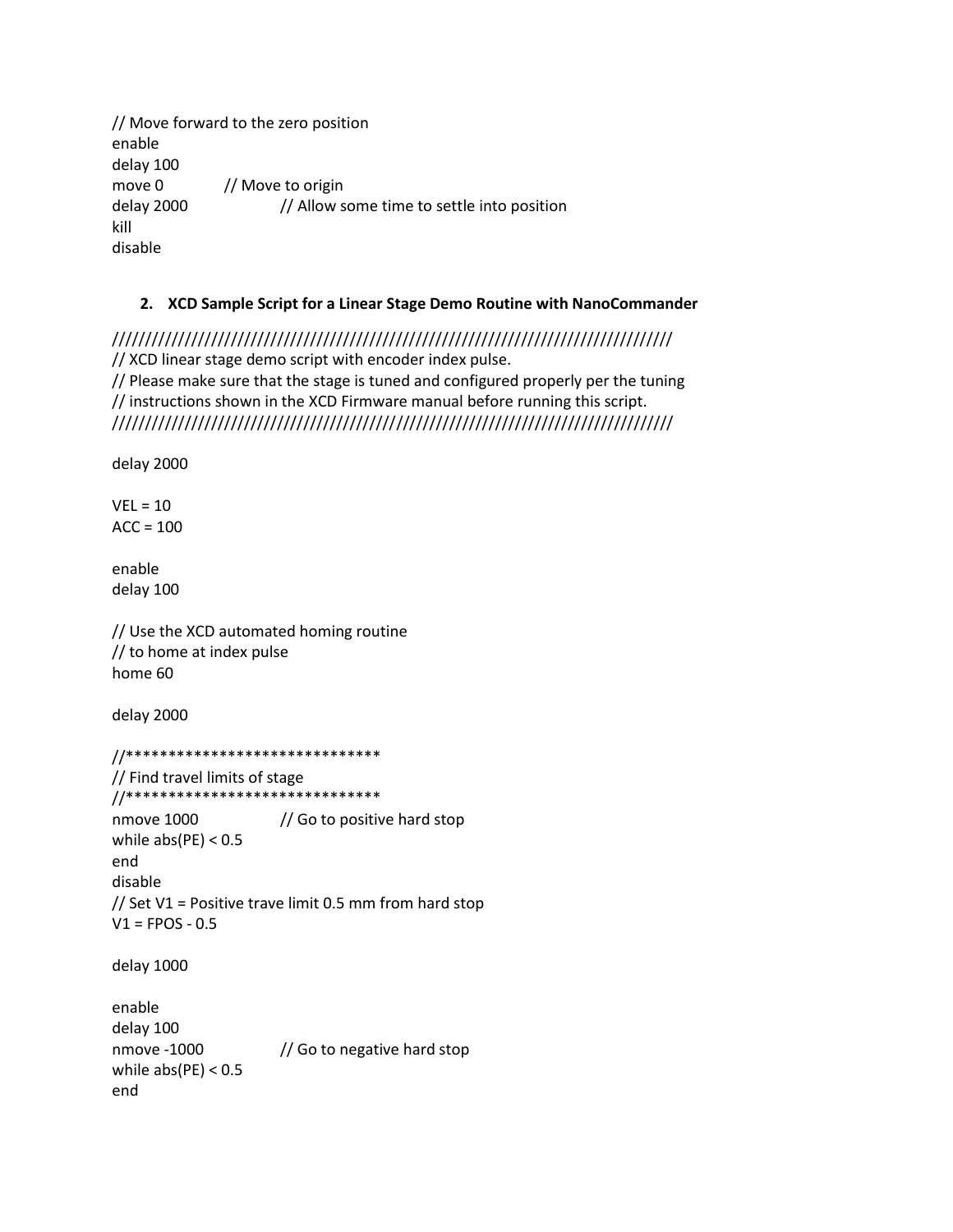disable // Set V2 = Negative trave limit 0.5 mm from hard stop  $V2 = FPOS + 0.5$ //\*\*\*\*\*\*\*\*\*\*\*\*\*\*\*\*\*\*\*\*\*\*\*\*\*\*\*\*\*\*\*

delay 1000

enable delay 100 move 0

delay 2000

// V0 = Loop state control variable // 1: Fast moves between travel limits // 2: Step moves between travel limits // 3: Slow moves between travel limits

 $V0 = 1$ 

// Infinite Loop while 1 delay 10 // Fast back/forth moves between travel limits (V1 and V2) // Uses the move command for motion if  $VO = 1$  $V0 = 2$ // Fast VEL and ACC VEL = 100  $ACC = 1000$ //enable //delay 100 for  $V5 = 1$  to 5 move V1 move V2 end delay 1000 end // Step moves between travel limits at V6 size steps if  $VO = 2$  $V0 = 3$  $V6 = 1$  // Step size in mm // Fast VEL and ACC VEL = 100